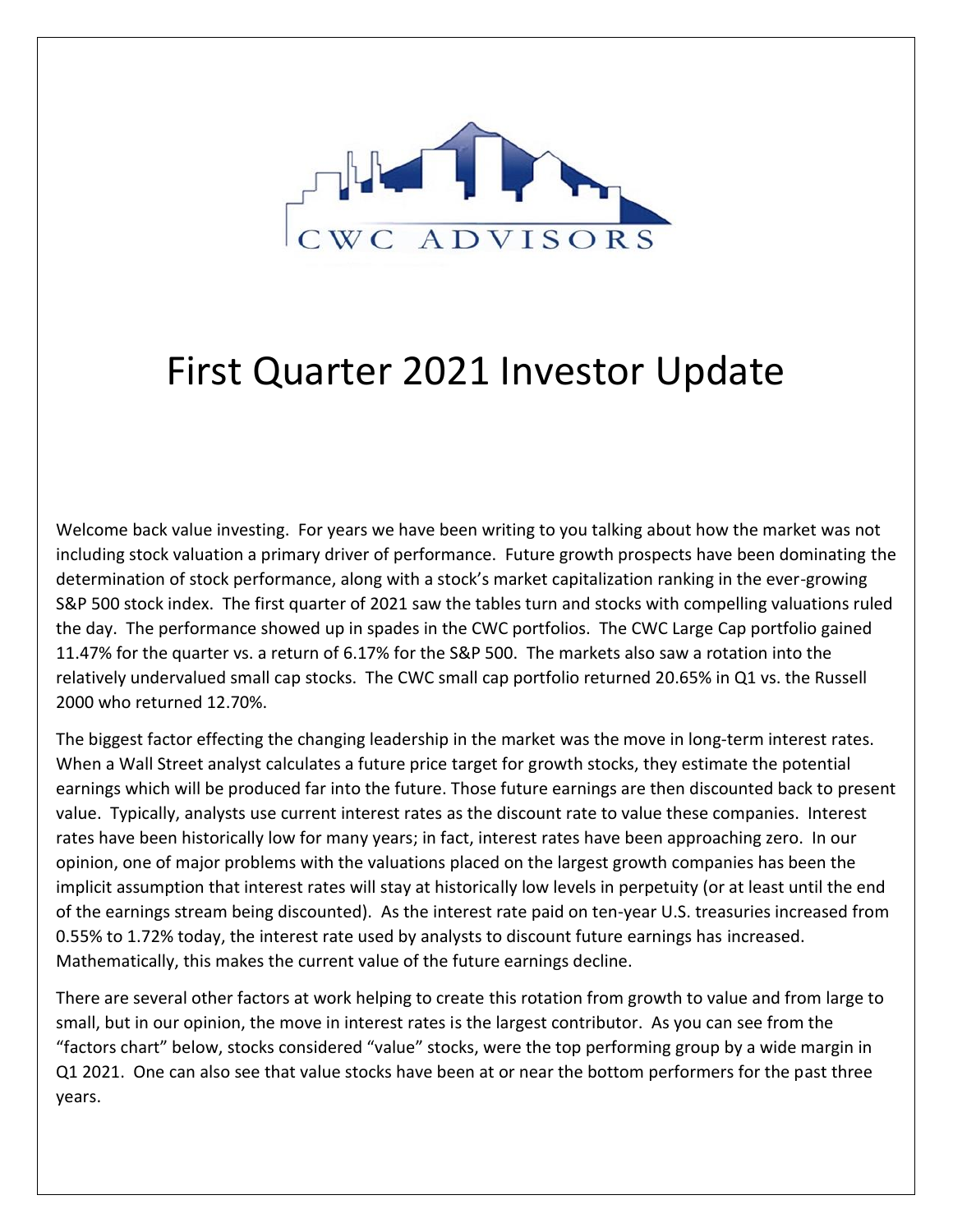

Source: MSCI, Refinitiv

The following chart demonstrates the move from large cap stocks to small cap stocks. Prior to the last year, large cap stocks dominated performance over small caps.



Source: Refinitiv, Standard & Poor's

Nobody knows how long these trends will continue, but conditions are in place that could support a long period of small cap and value outperformance.

Inflation has become the preeminent risk in the minds of investor over the past few quarters. Aggressive government reaction to the economic shutdown caused by the Covid-19 pandemic has increased the supply of money substantially over the past 12 months.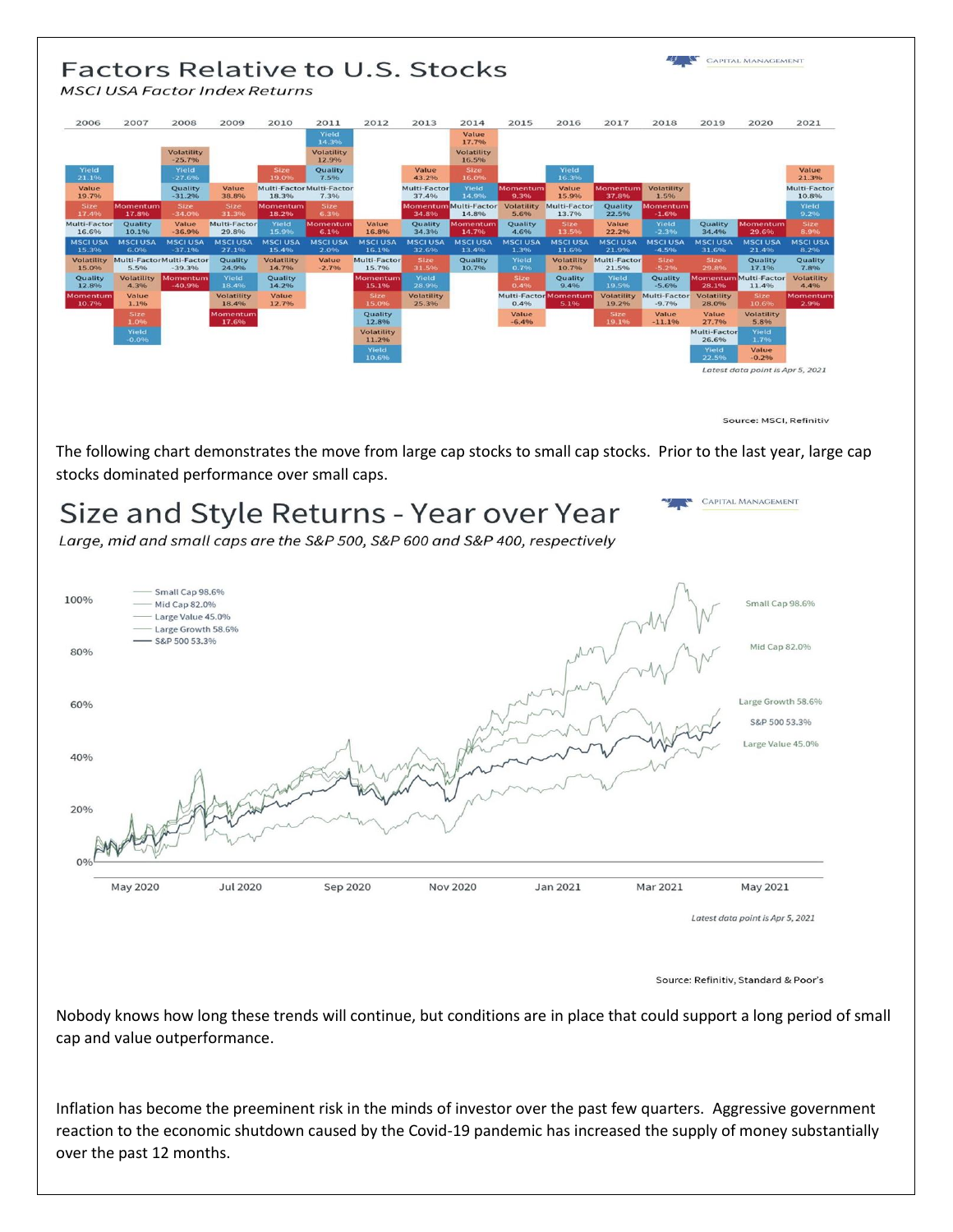

Typically, an increase in money supply leads to an increase in inflation. There are some differences this time around. The velocity of money is the critical statistic when gauging the likelihood of inflation. Velocity is the number of times a dollar is spent over the course of a year. If the velocity of money is 2, then each dollar created get spent twice over the course of a year and has double the stimulative effect if the velocity were 1. You can see from this chart below; we are in an unprecedented time of low velocity.



Velocity has slowed for several reasons. First, banks are reluctant to lend money for anything other than conventional mortgages. Lending standards remain tight for any loans other than the most basic, safe borrowers. Second, consumers have been cautious through the pandemic and in general have used stimulus (and other excess cash flows) to pay down debt. That is wonderful for financial safety, but detrimental to money velocity and therefore the resulting stimulus to the economy.

We feel even with the ballooning of the federal stimulus, inflation is not a foregone conclusion. We will continue to watch carefully as inflation is still a possibility, just not inevitable.

Many prices have gone up recently. Lumber, gasoline, food, housing to name a few. You may point to that as "inflation" and you are partially correct. Systemic inflation is a long-term (sometimes permanent) rise in prices of goods and services. The current rise in gasoline, lumber, and most food products are a result of production slow down caused by